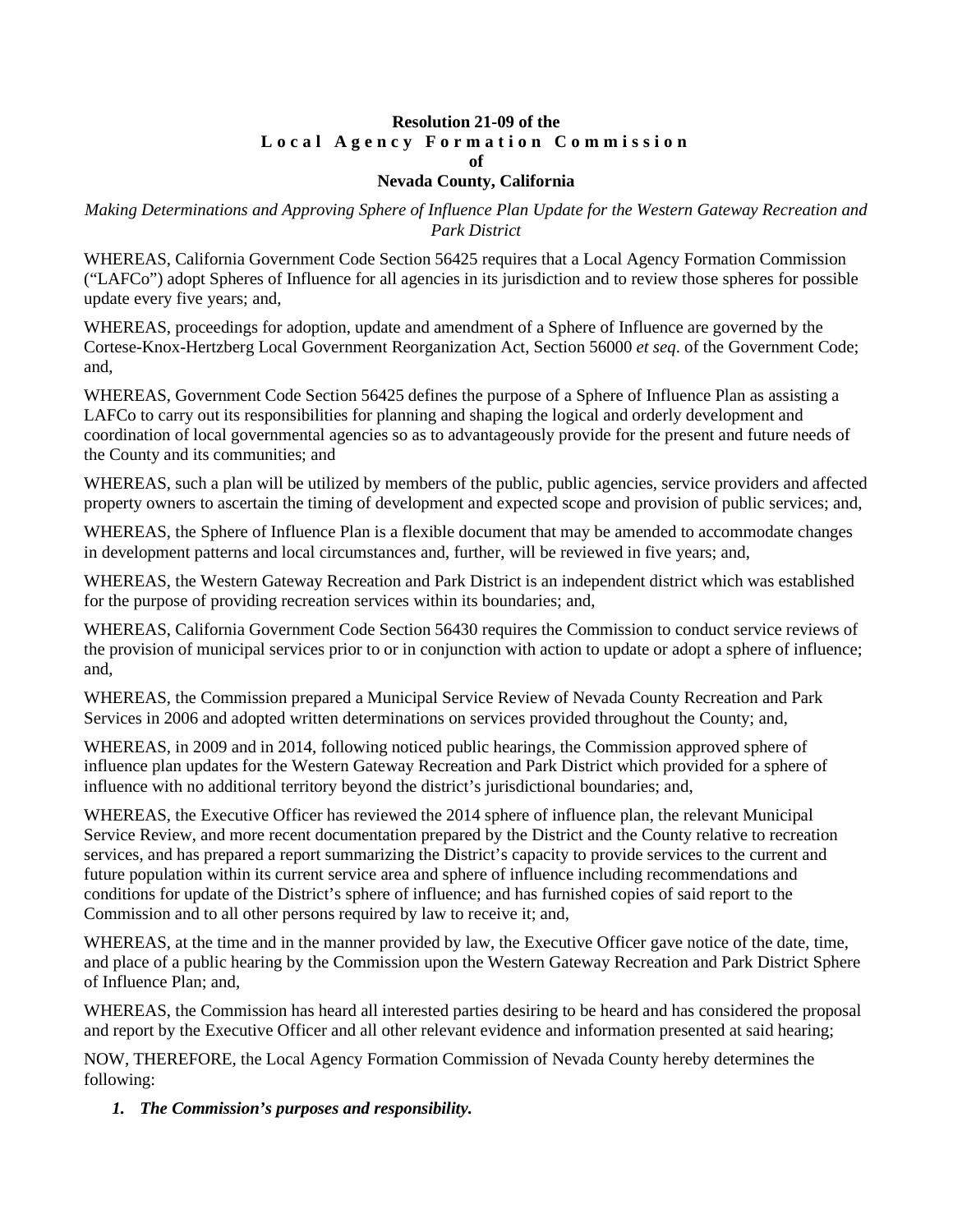The proposed update of the Sphere of Influence Plan for the Western Gateway Recreation and Park District, including the conditions established herein, is consistent with the purposes and responsibility of the Commission for planning the logical and orderly development and coordination of local governmental agencies so as to advantageously provide for the present and future needs of the County and its communities.

## *2. Considerations specified in Government Code Section 56425 (e).*

The Commission has considered the documentation on file in this matter, including the Municipal Service Review listed above, the Sphere of Influence Plan report prepared by LAFCo staff, and various reports provided to the Commission as they relate to the following considerations stated in Government Code Section 56425(e):

### *a. The present and planned land uses in the area, including agricultural and open space lands.*

Territory within the Western Gateway Recreation and Park District is under the land use authority of Nevada County. The County's General Plan provides for a variety of land uses, including residential, commercial and industrial. The sphere of influence for the District includes no lands beyond the District's jurisdictional boundaries. The sphere of influence for the District consists of a single undeveloped parcel of approximately 24 acres which is designated as Planned Residential Community (PRC).

# *b. The present and probable need for public facilities and services in the area.*

In addition to the recreation services provided by the District, the subject territory receives a variety of services from other agencies, including fire protection and emergency response, public safety, streets and traffic circulation, general government services, and water and wastewater services (some portions).

*c. The present capacity of public facilities and adequacy of public services that the agency provides or is authorized to provide.*

The Sphere of Influence Plan report documents the District's capacity to meet current and projected demands.

*d. The existence of any social or economic communities of interest in the area if the Commission determines that they are relevant to the agency.*

Relevant communities of interest are discussed in the Sphere of Influence plan report. Three unincorporated communities are served by the District: Penn Valley, Rough & Ready and Lake Wildwood.

*e. For agencies that provide sewer, water or structural fire protection, the need of any disadvantaged unincorporated communities for those public facilities and services.*

The Western Gateway Recreation and Park District does not provide any of the listed services.

### *3. Considerations specified in Government Code Section 56425(i).*

The Commission has considered the documentation on file in this matter submitted by the District and other interested agencies and individuals, as well as the Municipal Service Review and various staff reports provided to the Commission and has established the nature, location, and extent of the functions or classes of services provided by the District. The Western Gateway Recreation and Park District operates under the provisions of the California Public Resources Code (Sections 5780, *et seq.*). The District provides the following recreation services as authorized under the provisions of the statute throughout its jurisdiction:

- a. Organization, promotion and conduct of community recreation programs
- b. Establishment and operation of systems of recreation and recreation facilities
- c. Acquisition, construction, improvement, maintenance and operation of recreation facilities.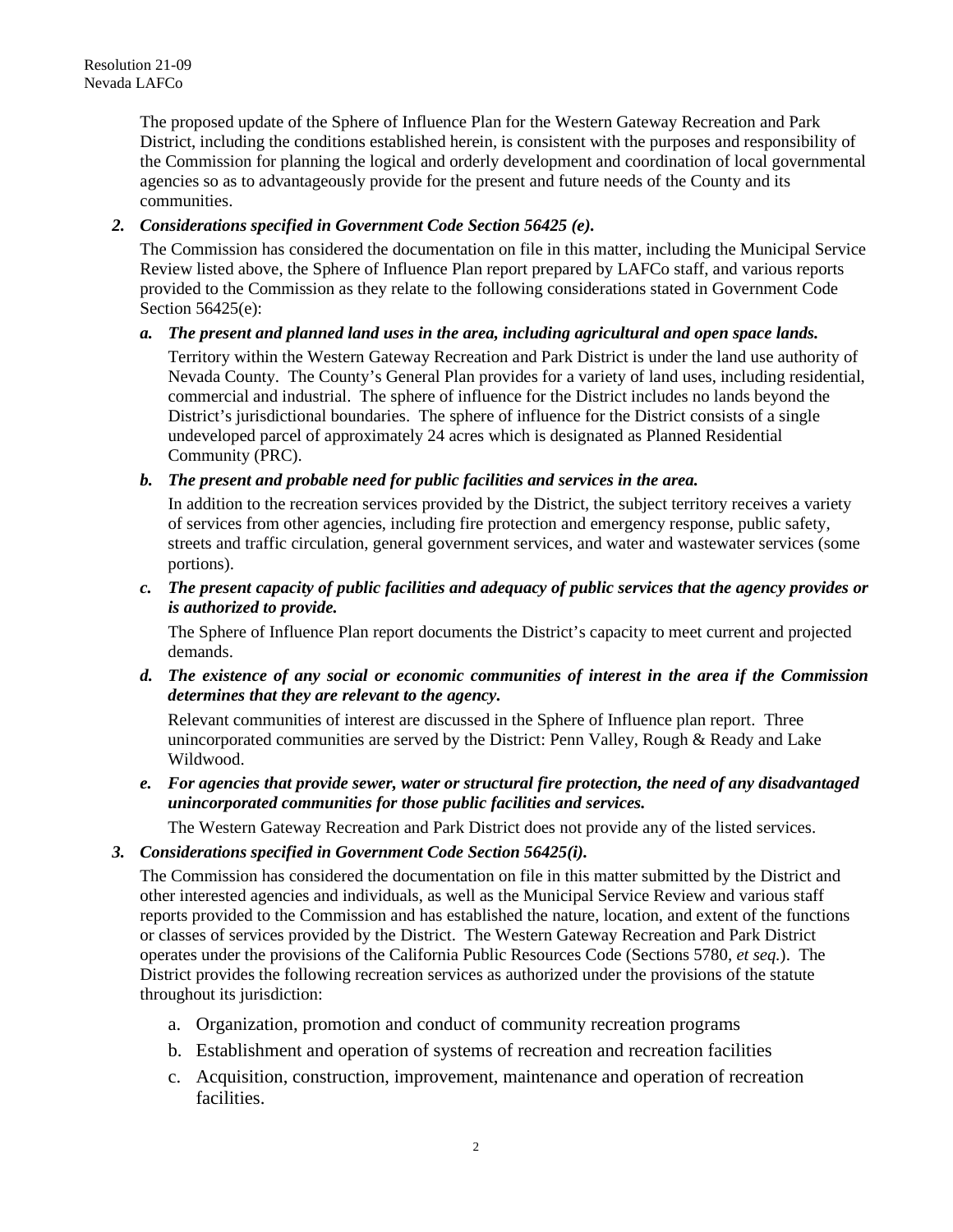Resolution 21-09 Nevada LAFCo

NOW, THEREFORE, the Local Agency Formation Commission of Nevada County also makes the following findings and determinations:

- The Commission finds that the update of the Sphere of Influence Plan for the Western Gateway Recreation 1. and Park District is consistent with the land use designations of the applicable land use authorities and with the Spheres of Influence of other service providers in the area.
- $2.$ The Commission, as Lead Agency for the purposes of the California Environmental Quality Act (CEOA). hereby determines that the update of the District's Sphere of Influence Plan will have no foreseeable environmental impacts and is therefore exempt from the California Environmental Quality Act (CEQA) under the provisions established by Section 15061 (b)(3) of the State CEOA Guidelines; and the Commission's determinations supporting CEQA's Common Sense Exemption are as follows:
	- The sphere of influence for the District includes only a single undeveloped parcel which is entirely surrounded by the District's jurisdictional boundary.
	- The District's service capacity is sufficient only for continued service within existing service areas.
	- The service provided by the District is consistent with the General Plan, as well as with the current land uses and needs of the residents.
	- No unusual circumstances relative to the District's services or to LAFCo's update of the sphere of influence have been identified.

AND, FURTHER, the Commission resolves and orders the following:

- 3. The Western Gateway Recreation and Park District Sphere of Influence Map, included herein as Exhibit A, and containing only lands within the District's jurisdictional boundaries, is hereby adopted by the Commission.
- 4. The services provided by the District are heretofore designated as Recreation and Park services as authorized by the California Public Resources Code, Sections 5780, et seq).
- 5. The Western Gateway Recreation and Park District Sphere of Influence Plan, contained within the report titled Nevada County Recreation and Park Districts Sphere of Influence Plans 2021, incorporating information provided by the 2006 Municipal Service Review, updated as relevant, as well as current information regarding the District's service capabilities as required by Section III of the Commission's Policies, is hereby approved and adopted by the Commission, and by this reference incorporated herein.
- 6. All changes of organization or reorganization for Western Gateway Recreation and Park District must be consistent with the updated Sphere of Influence Plan and Map, as well as with adopted LAFCo Policies and Procedures.
- 7. The Commission directs staff to file a Notice of Exemption as lead agency pursuant to Public Resources Code Section 21152 and Section 15075 of the CEQA Guidelines.

The foregoing resolution was duly passed by the Local Agency Formation Commission of Nevada County at a regular meeting held on November 18, 2021, by the following roll call vote:

Ayes: Bullock, Heck, Mangel, Miller, Minett, Zabriskie, Susman

Noes: none

Abstentions: none

Absent:

Signed and approved by me after its passage this 18<sup>th</sup> day of November, 2021.

Josh Susman, Chair Nevada LAFCo

Attest: SR Jones, Executive Officer